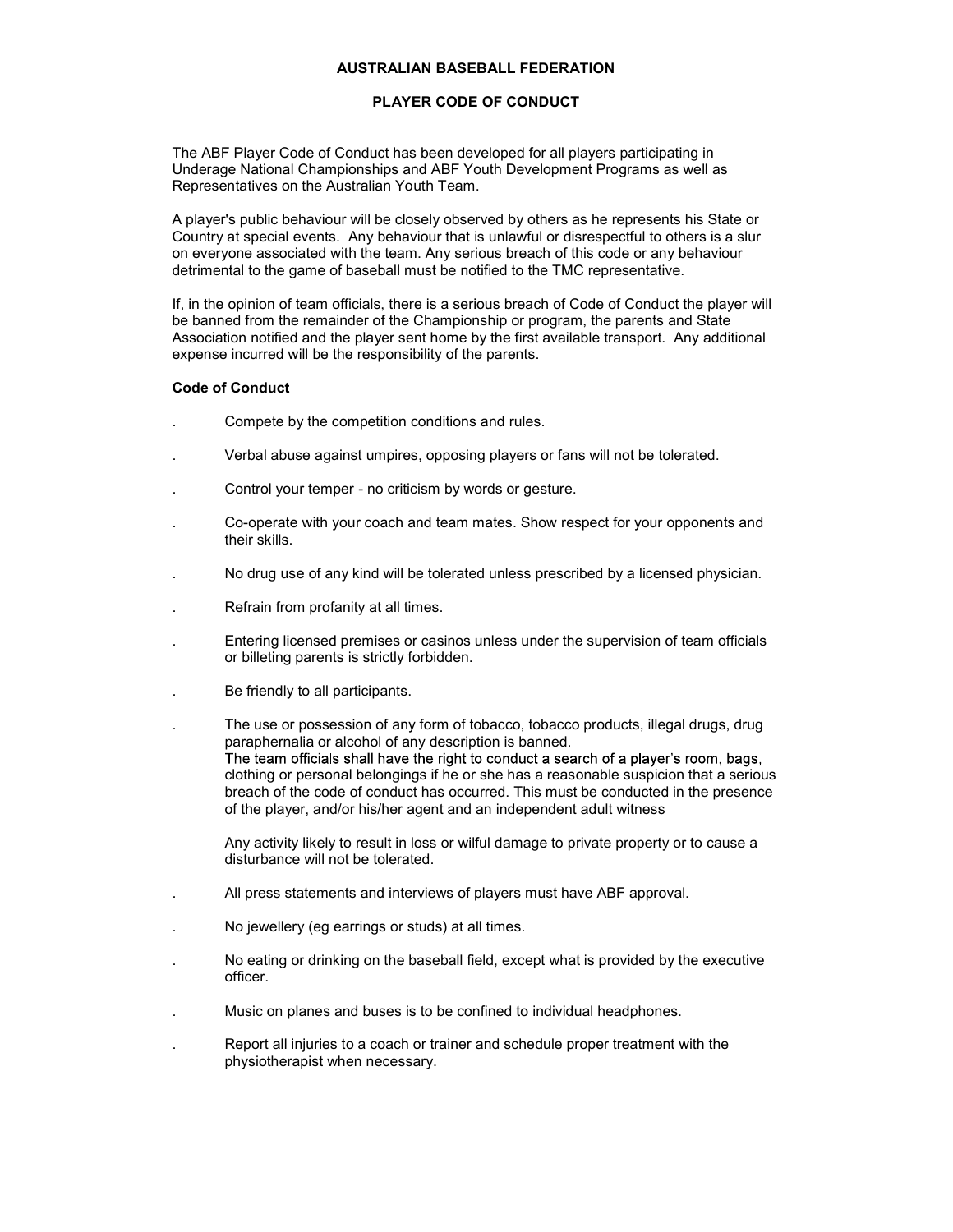- . No cameras will be allowed in the dugouts during games.
- . No one other than team personnel are allowed in locker rooms unless permission is obtained from the management.
- . Promptness for meetings, training sessions and games is mandatory.
- . Uniformity and sharpness in proper on-field dress is a must. This applies for practice sessions as well as games.
- . Proper off field walk-out dress will be worn as designated for flights and functions.
- . Personal hygiene is the player's responsibility. It is essential that showers are taken after each game or practice.
- . Players are responsible for cleaning and maintaining their equipment.
- . Abuse of equipment such as throwing helmets or bats will not be tolerated.

No player is to be permitted to drive a motor vehicle or motorcycle.

#### Billeting Situation

Players will:

- . Advise your hosts when and where you will be at all times.
- . Be courteous.
- . Assist with household chores and help wash your own clothes.
- . Social activities other than those organised or approved by team managers or host committees are not permitted.
- . Pay for phone calls.
- . Don't borrow money.
- . If delayed unexpectedly, contact your hosts immediately.
- . Respect the wishes and routine of your billeting family.
- . Present a small gift to your billeting family and write a letter of thanks.
- . Say thank you often.